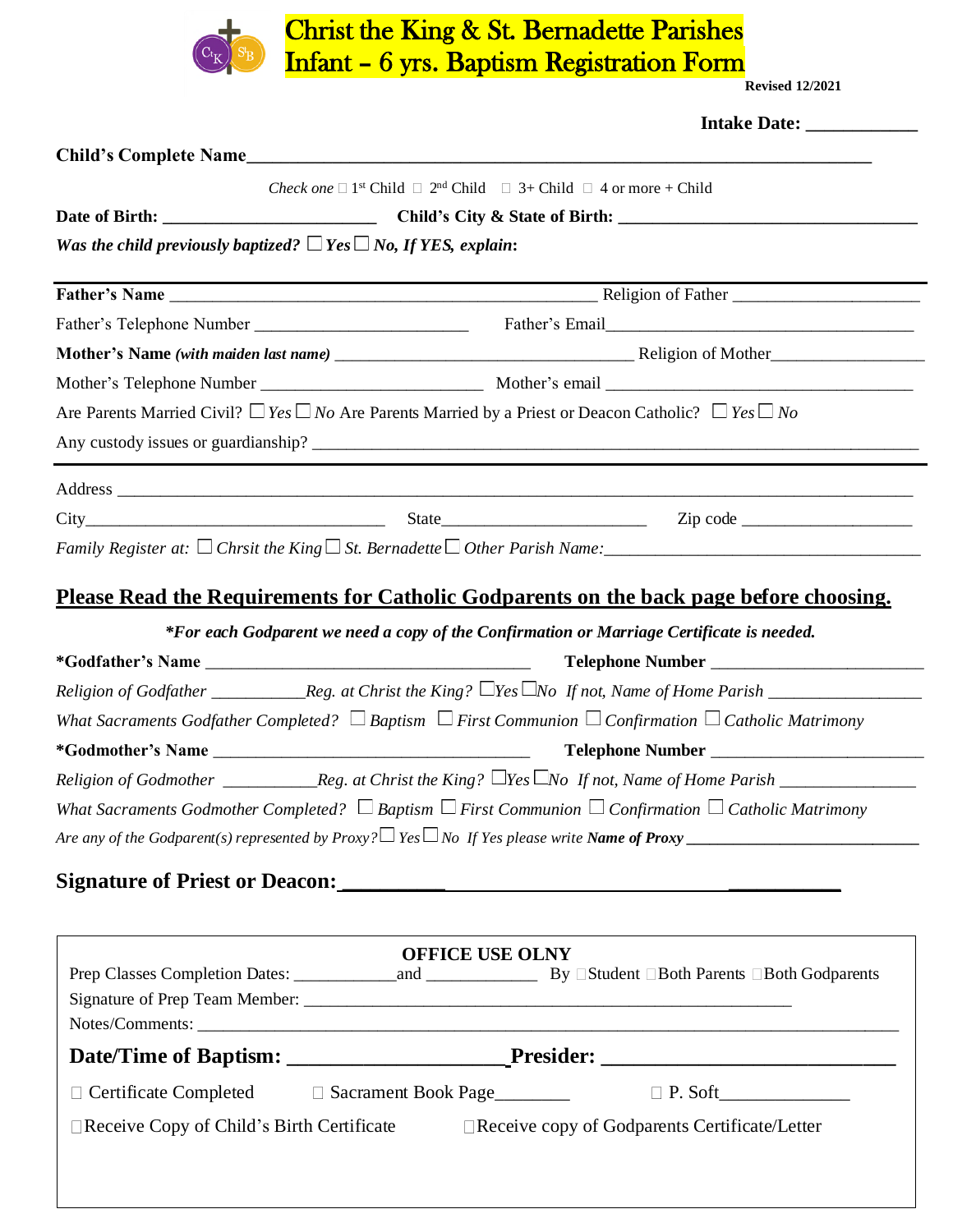

## Christ the King & St. Bernadette Parishes Infant – 6 yrs. Baptism Registration Form Revised 12/2021

|                                                                         | Escoja una: $\Box$ 1 <sup>r</sup> Hijo(a) $\Box$ 2 <sup>do</sup> Hijo(a) $\Box$ 3 <sup>ro</sup> ) $\Box$ Mas de 4+ Hijo(a) |                                                                                                                                                                                                                                |
|-------------------------------------------------------------------------|----------------------------------------------------------------------------------------------------------------------------|--------------------------------------------------------------------------------------------------------------------------------------------------------------------------------------------------------------------------------|
|                                                                         |                                                                                                                            |                                                                                                                                                                                                                                |
| ¿Fue bautizado Niño(a) anteriormente? $\Box$ Si $\Box$ No, Si explique: |                                                                                                                            |                                                                                                                                                                                                                                |
|                                                                         |                                                                                                                            |                                                                                                                                                                                                                                |
|                                                                         |                                                                                                                            |                                                                                                                                                                                                                                |
|                                                                         |                                                                                                                            |                                                                                                                                                                                                                                |
|                                                                         |                                                                                                                            |                                                                                                                                                                                                                                |
|                                                                         |                                                                                                                            | ¿Están casados los padres por civil? $\Box$ Si $\Box$ No <sub>c</sub> Fueron casados por un Sacerdote o por un Diacono Católico? $\Box$ Si $\Box$ No                                                                           |
|                                                                         | $\lambda$ Algún problema de custodia o tutela?                                                                             |                                                                                                                                                                                                                                |
|                                                                         |                                                                                                                            |                                                                                                                                                                                                                                |
|                                                                         |                                                                                                                            |                                                                                                                                                                                                                                |
|                                                                         |                                                                                                                            |                                                                                                                                                                                                                                |
|                                                                         |                                                                                                                            | Por favor lea los requisitos para los Padrinos Católicos en la última página antes de elegir.                                                                                                                                  |
|                                                                         | * Para cada padrino necesitamos una copia de la Confirmación o Acta de Matrimonio.                                         |                                                                                                                                                                                                                                |
|                                                                         |                                                                                                                            |                                                                                                                                                                                                                                |
|                                                                         |                                                                                                                            |                                                                                                                                                                                                                                |
|                                                                         |                                                                                                                            | i Qué Sacramentos ha completado el Padrino? $\Box$ Bautizo $\Box$ Primera Comunión $\Box$ Confirmación $\Box$ Matrimonio Católico                                                                                              |
|                                                                         |                                                                                                                            | Nombre de la Madrina: La component de la Madrina de la Constitución de la component de la mateixa de la component de la component de la component de la component de la component de la component de la component de la compon |
| Religión                                                                | $\_$ ¿Están registrados en Cristo Rey? $\Box$ Si $\Box$ No Si no, Nombre de la Parroquia_                                  |                                                                                                                                                                                                                                |
|                                                                         |                                                                                                                            | $\Box$ Qué Sacramentos ha completado la Madrina? $\Box$ Bautizo $\Box$ Primera Comunión $\Box$ Confirmación $\Box$ Matrimonio Católico                                                                                         |
|                                                                         |                                                                                                                            |                                                                                                                                                                                                                                |
|                                                                         |                                                                                                                            |                                                                                                                                                                                                                                |
|                                                                         | <b>OFFICE USE OLNY</b>                                                                                                     |                                                                                                                                                                                                                                |
|                                                                         |                                                                                                                            | Notes/Comments:                                                                                                                                                                                                                |
|                                                                         |                                                                                                                            |                                                                                                                                                                                                                                |
|                                                                         |                                                                                                                            |                                                                                                                                                                                                                                |
|                                                                         |                                                                                                                            |                                                                                                                                                                                                                                |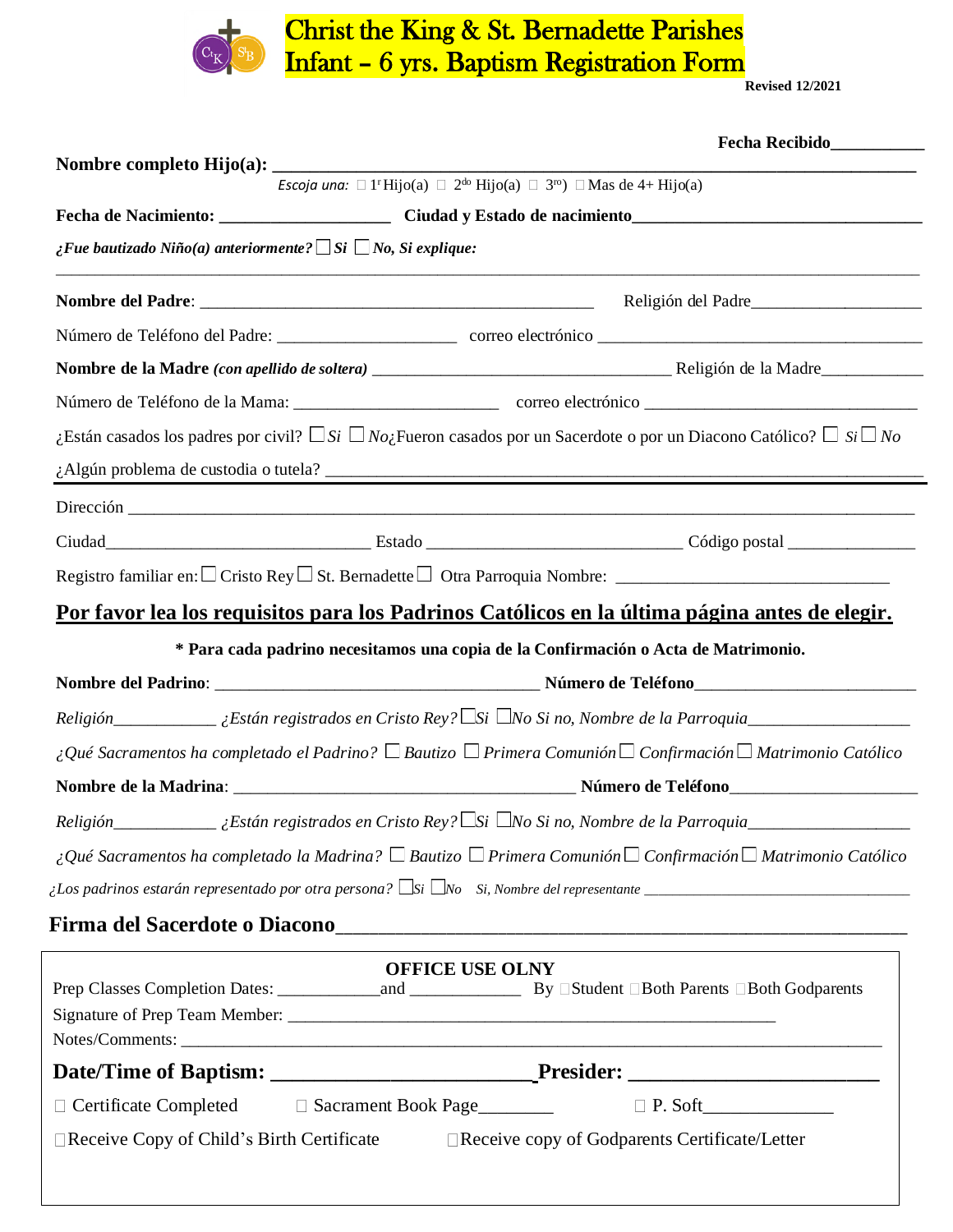

## **PARENTS INFORMATION**

- Please Fill out the above form at the parish office or email it to a sorto@ctkgb.org, to set up a preparation class date/time.
- Attached a copy of the child's birth certificate with this form.
- Baptism services are on the  $2<sup>nd</sup>$  and  $4<sup>th</sup>$  Saturday each month at CTK and on the  $3<sup>rd</sup>$  Saturday at St. Bernadette. Some months may vary depending on Holidays.
- Baptism preparation class need to be completed by both parents, and godparents.

*The information given above is for baptizing infants and children up to the age 6 yrs. If the child is over 7 years old please contact the sacramental preparation coordinator Airryn Sorto at email: a.sorto@ctkgb.org or office 410-766-5070 ext. 213*

# **GODPARENTS INFORMATION**

- Only one godfather (male) and one godmother (female) will be registered for each child.
- Both Godparents have received the Sacraments of Baptism, Eucharist & Confirmation in the Catholic Church. \*
- Neither the mother/stepmother, nor the father/stepfather, nor guardian of the child to be baptized can be a Godparent.
- Both should have the intention of fulfilling the role of godparent by assisting the child in growing as a Catholic Christian faith.
- Baptism preparation class needs to be completed by both godparents. (*All Non-Catholic will serve as a Christian Witness and not as a Godparent and their name won't be in the certificate.)*
- Godparents that are NOT registered at Christ the King or St. Bernadette Parishes will need to provide a letter of registration from their home parish and completed the baptism preparation class.

## **\*Our parish need a copy of the godparent's Confirmation or Catholic Marriage certificate.**